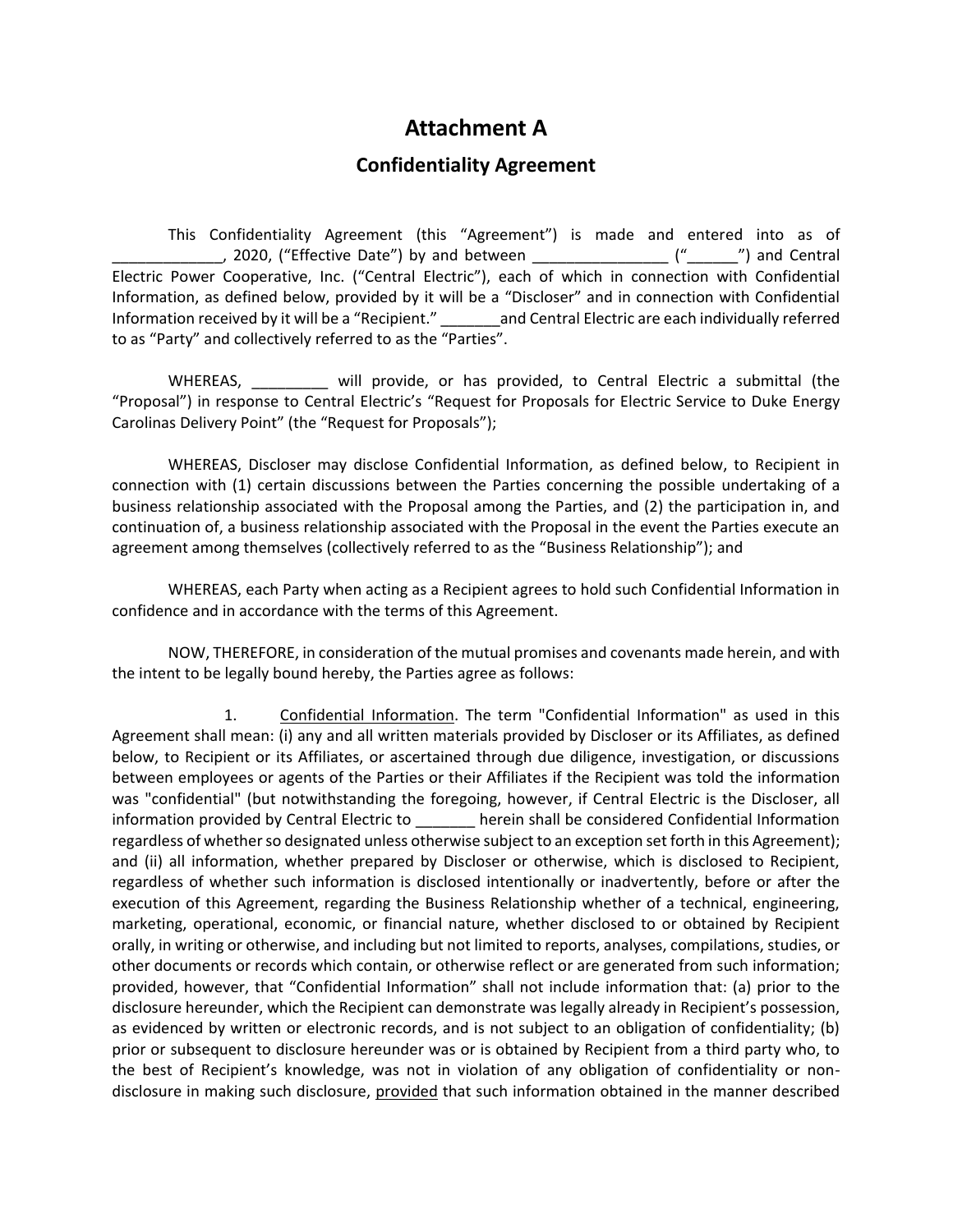by this Paragraph 1(b) may be used by Recipient only in accordance with the terms under which it was disclosed; (c) prior to disclosure by Discloser, was in the public domain; or (d) subsequent to disclosure enters the public domain other than by or through Recipient or its Representatives (as defined in Paragraph 2.2) or others receiving information by virtue of this Agreement.

## 2. Restriction on Recipient's Use of Confidential Information.

2.1. Recipient, without the prior written consent of Discloser, shall not make any use whatsoever of Confidential Information other than as necessary for its analysis of whether it will participate with, or continue to participate with, Discloser in the Business Relationship.

2.2. Recipient shall not disclose, in whole or in part, Confidential Information to any third party, except that Recipient may disclose Confidential Information to Recipient's or its Affiliates' officers, directors, and employees, and to their agents, attorneys, accountants, potential and existing lenders, investment bankers and similar consultants or advisors (collectively referred to as "Representatives") who must be aware of such Confidential Information in order for Recipient to evaluate whether it will participate in, or continue to participate in, the Business Relationship. Recipient shall be liable for the breach by its Representatives of the disclosure restrictions of this Agreement.

2.3. If, due to applicable law, regulation, subpoena, civil discovery, civil investigative demand, regulatory proceeding or similar legal or regulatory process, Recipient or any of its Representatives is requested or required by oral questions, oral or written depositions, interrogatories, requests for information or production of documents to disclose any Confidential Information supplied to Recipient by Discloser, it is agreed that Recipient shall provide Discloser with prompt notice of such request(s) or requirement(s) prior to disclosure so that the Discloser may seek a protective order or other appropriate remedy and/or waive compliance with the terms of this Agreement. The foregoing shall not relieve Recipient of its obligations to protect such Confidential Information from disclosure to the extent reasonably possible and Recipient shall keep Discloser informed of its efforts in that regard.

2.4. Notwithstanding anything to the contrary in this Agreement, acknowledges its understanding and agreement that: (i) Central Electric is a borrower with the Rural Utility Services ("RUS") and is therefore subject to certain disclosure requirements of the United States Government; (ii) Central Electric expects to provide a summary of the Proposal to RUS with the  $\frac{1}{s}$ identity concealed; (iii) Central Electric also expects to provide RUS a list of all respondents to Central Electric's Request for Proposals; and (iv) Central Electric shall not be held responsible for any release of information, confidential or otherwise, by RUS.

2.5. Recipient acknowledges that Discloser makes no express or implied representations or warranties regarding the accuracy or completeness or fitness for a particular purpose of any Confidential Information provided hereunder and that Recipient therefore shall not be entitled to rely on the accuracy or completeness of such Confidential Information, and Recipient agrees that Discloser AND ITS REPRESENTATIVES shall have no liability or responsibility to the Recipient or to any person or entity relating to the Confidential Information or any errors therein or omissions therefrom.

## 3. Safekeeping of Confidential Information.

3.1. Recipient shall keep all Confidential Information secret and confidential. Without limiting the generality of the foregoing, Recipient shall, with respect to all materials containing any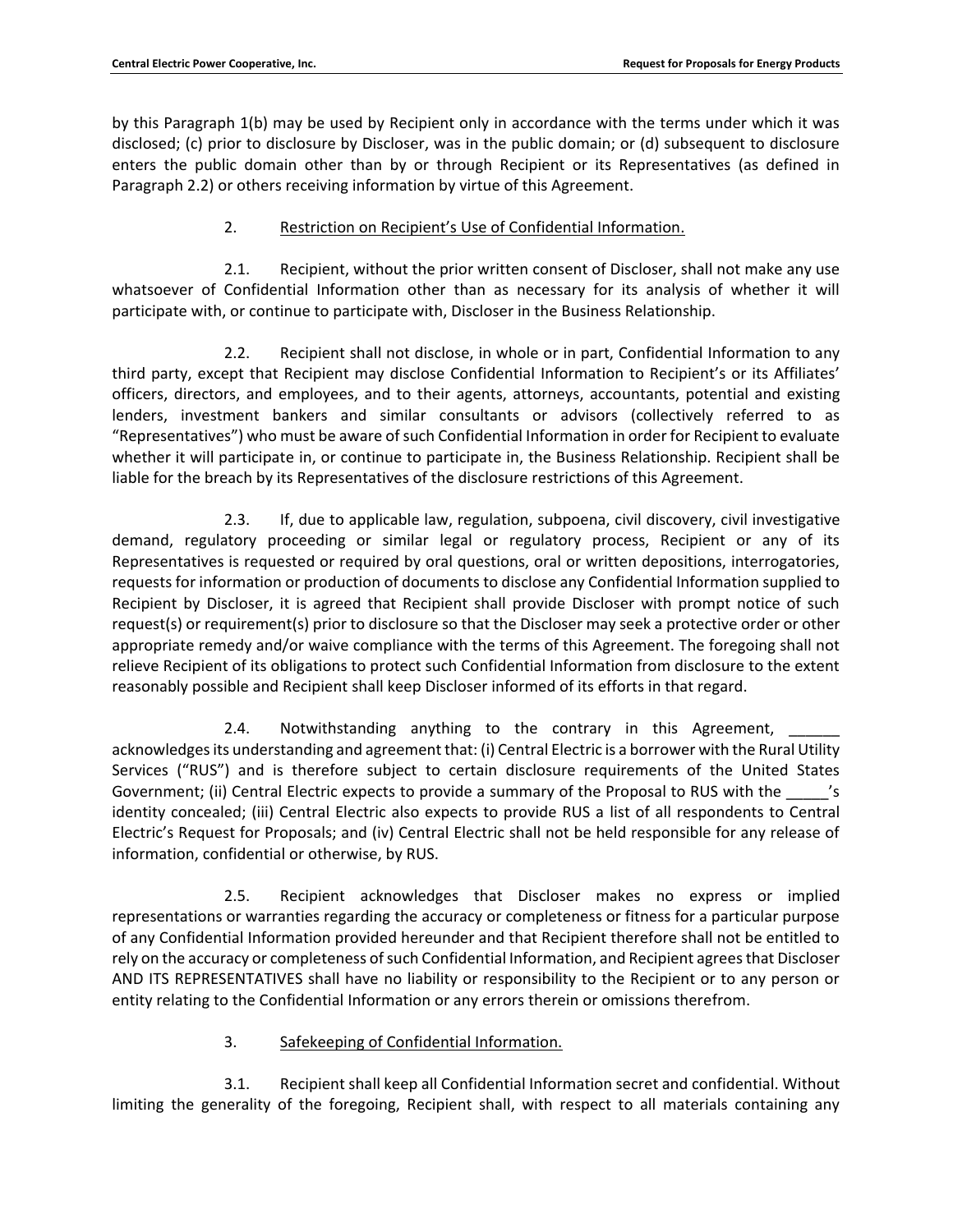Confidential Information, including but not limited to all sketches, drawings, reports, notes, reproductions, and translations: (i) prevent the unauthorized use or reproduction of any such materials, and (ii) prohibit any photocopying of said materials, except to the extent necessary to furnish such Confidential Information to Recipient's or Representatives who are permitted to access thereto in accordance with the terms hereof.

3.1. Recipient shall cause its Representatives receiving Confidential Information to agree to hold Confidential Information in accordance with the terms hereof, and Recipient will be liable to Discloser hereunder for any breach of this Agreement by any of its Representatives.

4. Return or Destruction of Confidential Information. Upon receipt of a written request, Confidential Information, other than Confidential Information that has been provided orally, shall be promptly destroyed or returned to the Discloser; provided, however, Recipient shall not be required to destroy or return: (i) Confidential Information that has been electronically archived or stored and is not readily or reasonably accessible by Recipient; (ii) Confidential Information that has been incorporated into analyses, compilation, studies or other documents prepared by Recipient or its Affiliates for the purposes of the Business Relationship ("Work Product") and that is not reasonably severable from such Work Product; and (iii) in the case of Central Electric as the Recipient, the Proposal. Confidential Information that is retained by Recipient pursuant to this Paragraph will be held and kept subject to the terms of this Agreement or destroyed. Recipient's records clerk, law department, or legal counsel may retain one copy of the Confidential Information if required for compliance with any applicable legal or regulatory requirements. Recipient shall then provide written certification to Discloser of the return or destruction of all Confidential Information, except as related to Work Product or for the one copy to be retained by Recipient's records clerk, law department, or legal counsel. Recipient shall keep all oral Confidential Information confidential in accordance with the terms of this Agreement upon the termination of the confidential discussions contemplated hereunder.

5. Notices. All notices, returns of material, requests, demands, consents, and other communication required, permitted, or desired to be given hereunder to be served upon or given to Recipient or Discloser shall be deemed duly served and given when received after being sent by confirmed facsimile transmission or delivered by hand, or three (3) days after being sent by registered or certified mail, return receipt requested, postage prepaid. Any Party may change its address for the purpose of this Paragraph by giving written notice of such change to the other Party in the manner provided in this Paragraph.

> Notices to Central Electric shall be sent to: Gerry Fleming Director of Power Supply Operations Central Electric Power Cooperative, Inc. 20 Cooperative Way Columbia, SC 29210 RFP Email: [gfleming@cepci.org](mailto:gfleming@cepci.org) Phone: (803) 779-4975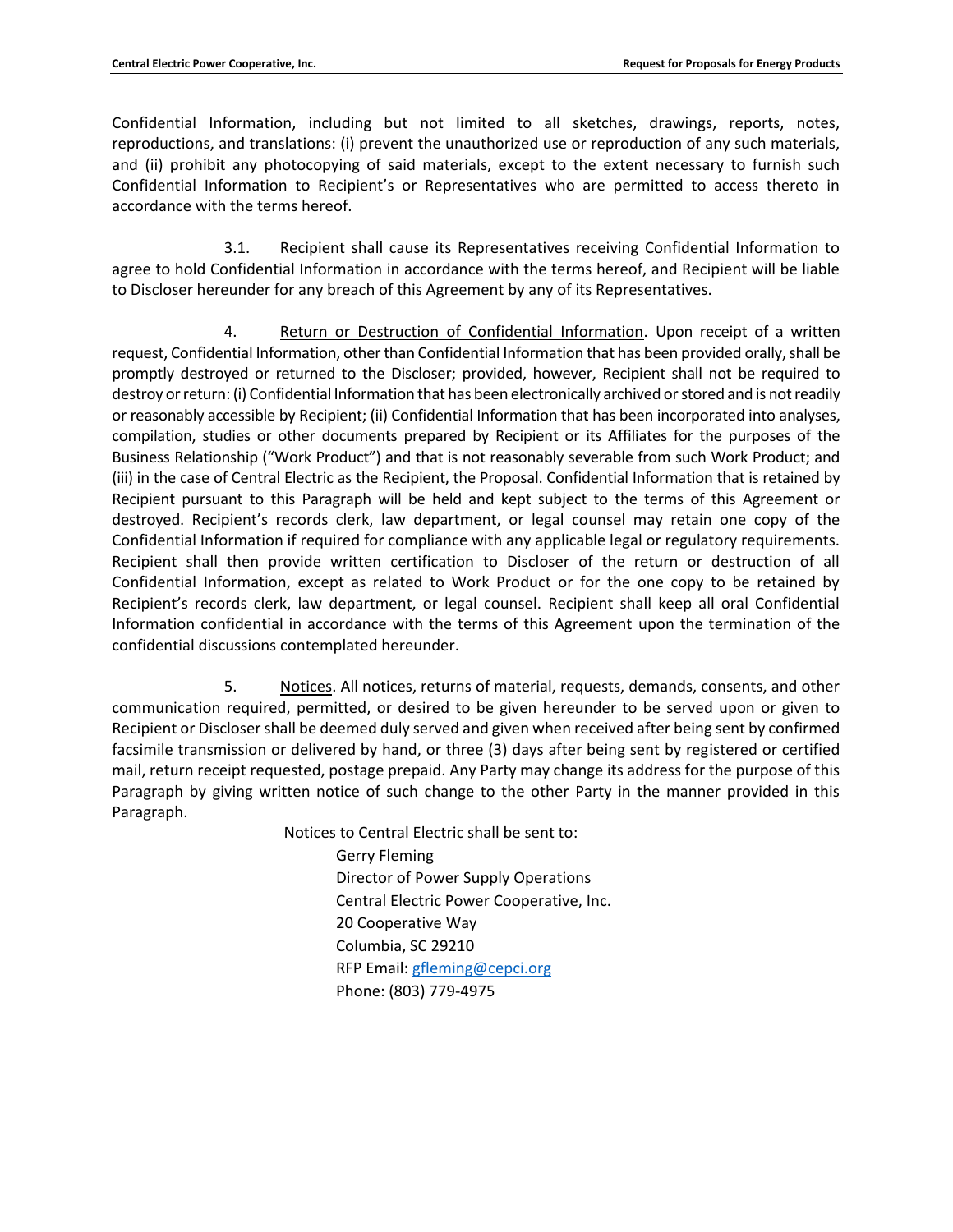Notices to \_\_\_\_\_\_\_\_\_ shall be sent to: [Address line 2] [Address line 3] [Address line 4] [Address line 5]

6. Amendments and Waivers. Amendments, modifications, supplementations, revocations or waivers of any of the provisions of this Agreement shall not be valid unless in writing and signed by a duly authorized representative of each of the Parties. No failure or delay by a Party in exercising any right, power or privilege hereunder shall operate as a waiver thereof, nor shall any single or partial exercise thereof preclude any other or further exercise thereof of the exercise of any right, power or privilege hereunder. No waiver shall be deemed a continuing waiver or waiver in respect of any subsequent breach or default, either of a similar or dissimilar nature, unless expressly so stated in writing by a duly authorized representative of a Party.

7. Equitable Remedies. Each Party hereby accepts the representations that the Discloser's Confidential Information is of a special, unique, unusual, extraordinary, and intellectual character. Each Party further acknowledges that the Discloser's interests in such Confidential Information may be irreparably injured by disclosure of such Confidential Information. Each Party acknowledges and agrees that money damages would not be a sufficient remedy for any breach of this Agreement and that in addition to all other rights and remedies, Discloser shall be entitled to specific performance and injunctive or other equitable relief as a remedy for any breach. Each Party further agrees to waive any requirement for the securing or posting of any bond in connection with such remedy. **NOTWITHSTANDING THE FOREGOING, THE RECIPIENT'S LIABILITY TO THE DISCLOSER IN CONNECTION WITH THIS AGREEMENT AND ANY ACTIVITIES UNDERTAKEN IN CONNECTION WITH THE EVALUATION OF THE BUSINESS RELATIONSHIP SHALL BE LIMITED TO DIRECT DAMAGES AND SHALL EXCLUDE ANY OTHER LIABILITY, INCLUDING WITHOUT LIMITATION LIABILITY FOR SPECIAL, INDIRECT, PUNITIVE OR CONSEQUENTIAL DAMAGES IN CONTRACT, TORT, WARRANTY, STRICT LIABILITY, OR OTHERWISE.**

8. Successors. This Agreement shall be binding upon each Party and its successors and permitted assigns, and shall inure to the benefit of, and be enforceable by the other Party and its successors and permitted assigns.

9. Governing Law. **THIS AGREEMENT SHALL BE GOVERNED BY AND CONSTRUED IN ACCORDANCE WITH THE LAWS OF THE STATE OF SOUTH CAROLINA, WITHOUT REGARD TO CONFLICTS OF LAW PROVISION. WITH RESPECT TO ANY DISPUTES REGARDING THE INTERPRETATION OR ENFORCEMENT OF OR PERFORMANCE UNDER THIS AGREEMENT, THE PARTIES CONSENT TO THE JURISDICTION OF THE FEDERAL AND STATE COURTS OF THE STATE OF SOUTH CAROLINA LOCATED IN COLUMBIA, SC, FOR ANY ACTIONS, SUITS, OR PROCEEDINGS ARISING OUT OF OR RELATING TO THIS AGREEMENT.** The Parties irrevocably and unconditionally waive any objection to venue or inconvenient forum in such courts. In the event that a court of competent jurisdiction determines that any portion of this Agreement is unreasonable because of its term or scope, or for any other reason, the Parties agree that such court may reform such provision so that it is reasonable under the circumstances and that such provision, as reformed, shall be enforceable.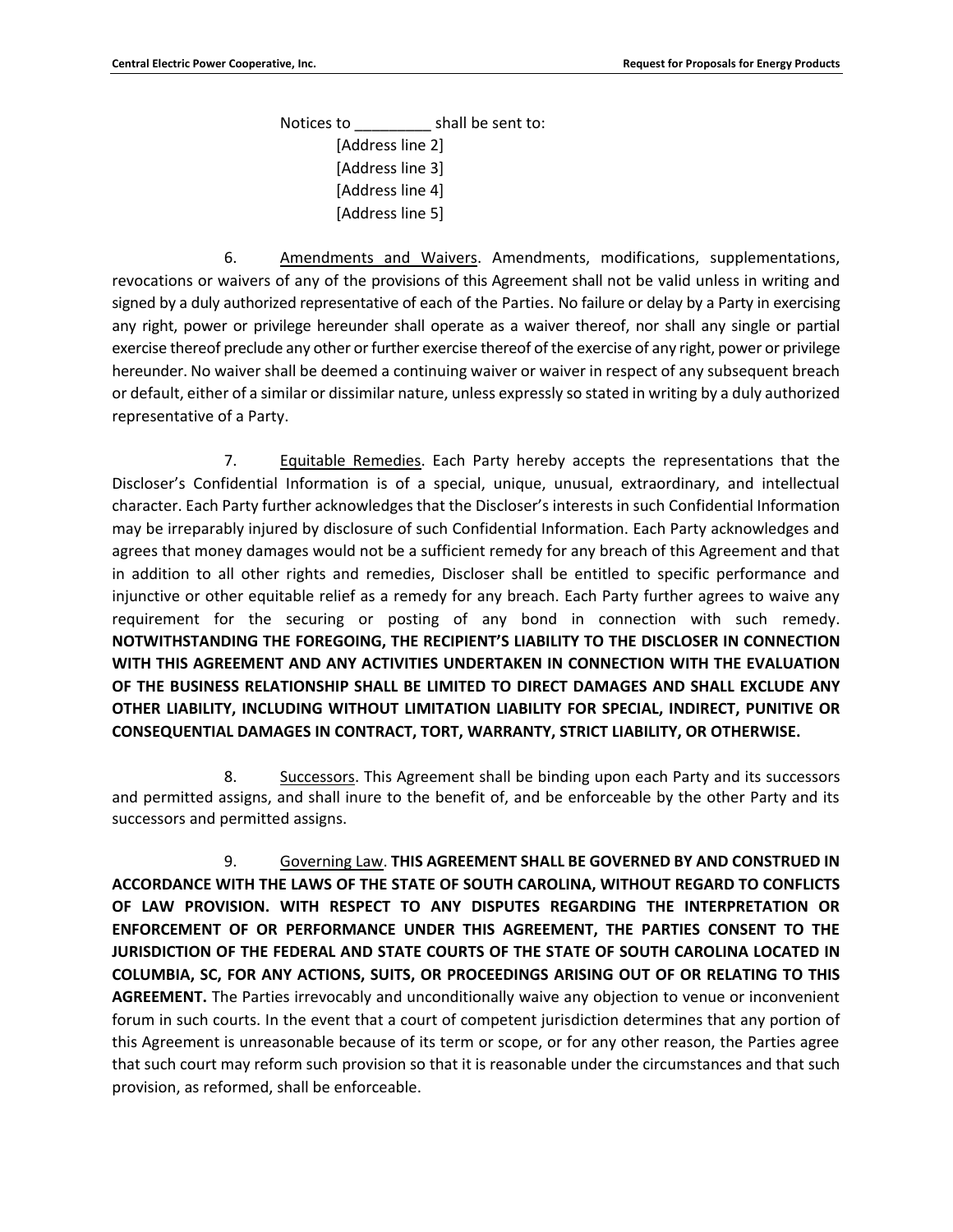10. Termination and Survival of Obligations. This Agreement shall become effective as of Effective Date, and shall continue in force for a period of two (2) years from the Effective Date, and thereafter, from month to month until terminated by either Party giving the other Party sixty (60) days prior written notice of termination; provided, however, that the obligations and commitments established by this Agreement regarding the protection and the return or destruction of Confidential Information shall remain in full force and effect after termination and shall survive any such termination until the later of (i) two (2) years from the last date of disclosure of Confidential Information by Discloser, or (ii) to the extent retention is required by law or regulatory authority, the end of the period that Recipient's records clerk, law department or legal counsel is required by law or regulatory authority to retain a copy of the Confidential Information in accordance with Paragraph 4. Unless otherwise provided herein, upon termination of this Agreement, Recipient shall promptly return, destroy, or cause to be returned or destroyed, all written Confidential Information, including copies and abstracts thereof provided to Recipient by the Discloser, and shall also return or destroy all documents containing Confidential Information that have been prepared by the Recipient. Such return or destruction shall be completed and certified in writing in accordance with Paragraph 4 - Return or Destruction of Confidential Information above.

11. Entire Agreement. This Agreement contains and sets forth the entire agreement between the Parties with respect to the subject matter hereof. No prior or contemporaneous written or oral agreements and no subsequent oral agreements between the Parties with respect to the subject matter hereof shall be binding upon the Parties. This Agreement may be signed in counterparts.

12. No Further Obligation. This Agreement, or the discussions associated with the possible undertaking of a Business Relationship, shall not be construed as obligating any Party to participate in any possible relationship, project or other transaction whatsoever, including without limitation the Business Relationship. It is expressly understood that this Agreement does not obligate either Party to establish any joint venture, partnership or any other type of business entity or relationship. This Agreement shall not bind any Party to enter into any subsequent agreement.

13. Affiliate. The term "Affiliate" shall mean any corporation, partnership, or other entity or association that directly, or indirectly through one or more intermediaries, controls, or is controlled by, or is under common control with, a Party.

14. **Indemnity. RECIPIENT AGREES TO INDEMNIFY, DEFEND, AND HOLD HARMLESS DISCLOSER AND ITS REPRESENTATIVES FROM ANY CLAIM, ACTION, LOSS, LIABILITY, JUDGMENT, DAMAGE, INJURY, OR EXPENSE, INCLUDING REASONABLE ATTORNEY FEES, WHICH ARE INCURRED OR ASSERTED BY ANY THIRD PARTY AGAINST DISCLOSER OR ANY OF ITS REPRESENTATIVES THAT ARISE FROM RECIPIENT'S BREACH OF ANY OF THE PROVISIONS OF THIS AGREEMENT. NOTWITHSTANDING THE FOREGOING, THE RECIPIENT'S LIABILITY TO THE DISCLOSER IN CONNECTION WITH THIS INDEMNITY SHALL BE LIMITED TO DIRECT DAMAGES AND SHALL EXCLUDE ANY OTHER LIABILITY, INCLUDING WITHOUT LIMITATION LIABILITY FOR SPECIAL, INDIRECT, PUNITIVE, OR CONSEQUENTIAL DAMAGES IN CONTRACT, TORT, WARRANTY, STRICT LIABILITY, OR OTHERWISE.** 

15. Severability. If any provision of this Agreement is declared void or otherwise unenforceable and cannot be reformed as provided in Paragraph 9 - Governing Law, such provision shall